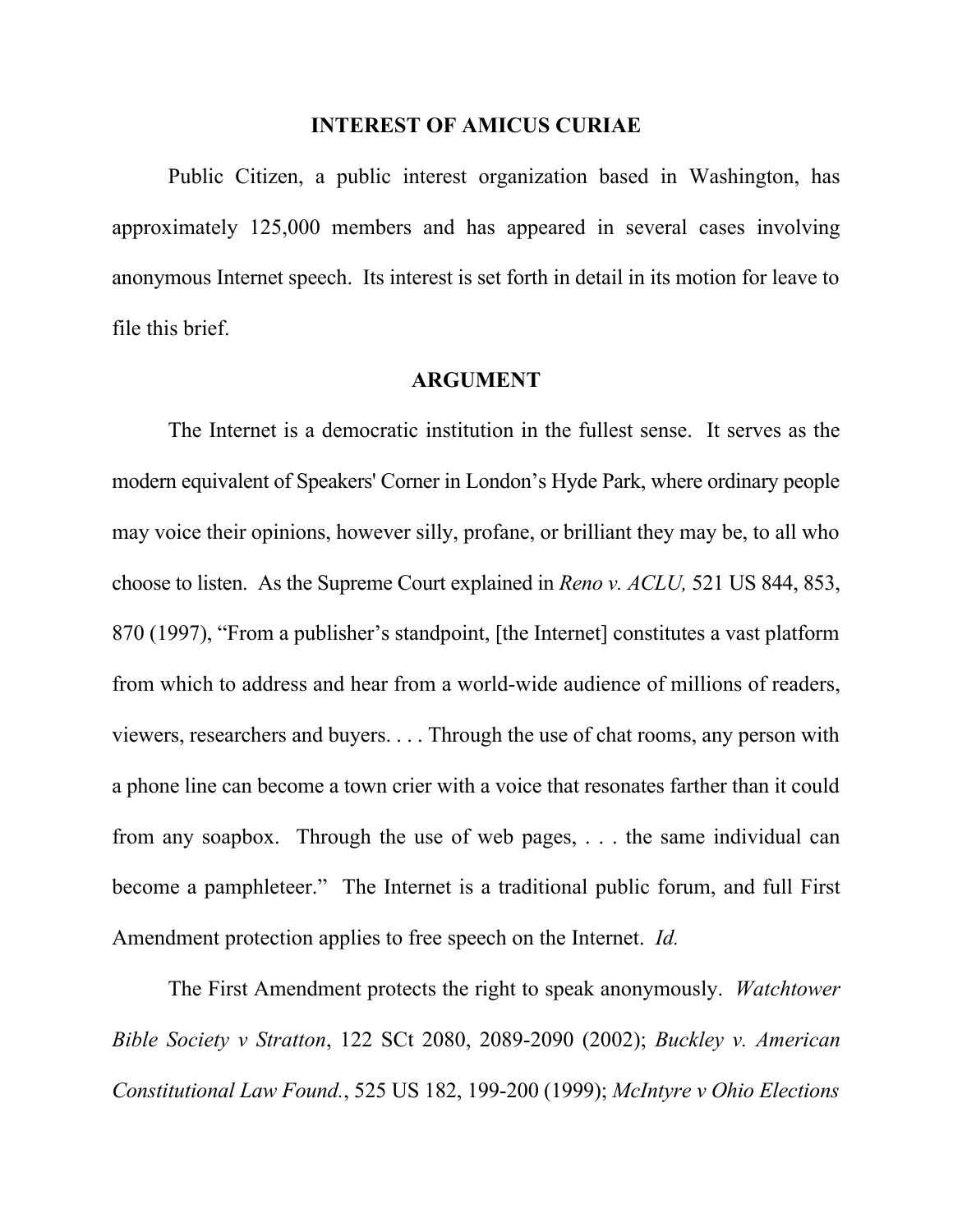*Comm.*, 514 US 334 (1995); *Talley v. California*, 362 US 60 (1960). These cases have celebrated the important role played by anonymous or pseudonymous writings throughout history, from the literature of Shakespeare and Twain to the Federalist Papers. As the Supreme Court said in *McIntyre*,

[A]n author is generally free to decide whether or not to disclose his or her true identity. The decision in favor of anonymity may be motivated by fear of economic or official retaliation, by concern about social ostracism, or merely by a desire to preserve as much of one's privacy as possible. Whatever the motivation may be, . . . the interest in having anonymous works enter the marketplace of ideas unquestionably outweighs any public interest in requiring disclosure as a condition of entry. Accordingly, an author's decision to remain anonymous, like other decisions concerning omissions or additions to the content of a publication, is an aspect of the freedom of speech protected by the First Amendment.

Under our Constitution, anonymous pamphleteering is not a pernicious, fraudulent practice, but an honorable tradition of advocacy and of dissent.

\* \* \*

514 US at 341-342, 356.

Several courts have specifically upheld the right to communicate anonymously over the Internet. *ACLU v. Johnson*, 4 FSupp2d 1029, 1033 (DNM 1998); *ACLU v. Miller,* 977 FSupp 1228, 1230 (NDGa 1997); *see also ApolloMEDIA Corp. v. Reno* 119 SCt 1450 (1999)*, aff'g* 19 FSupp2d 1081 (CDCal 1998); *Global Telemedia v. Does*, 132 FSupp2d 1261 (CDCal 2001); *Doe v. 2TheMart.com*, 140 FSupp2d 1088, 1092-1093 (WDWash 2001); *Dendrite v. Doe*, 775 A2d 756 (NJApp 2001).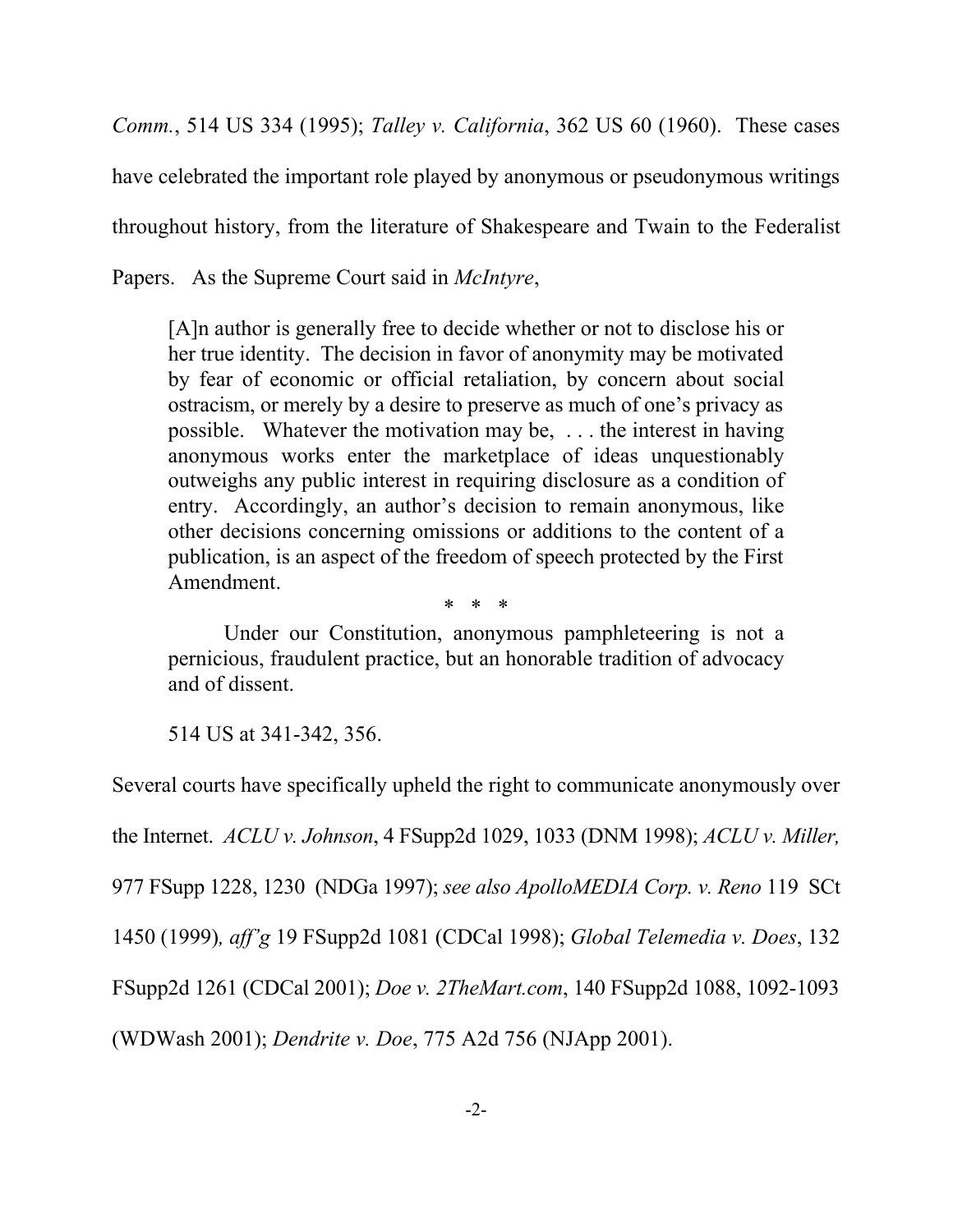The Internet allows the public to communicate using pseudonyms, revealing their identities only to the company through which they gain access to the Internet.<sup>1</sup> Much Internet discourse is anonymous, for a variety of reasons. Internet speakers may be associated with an organization but want to express an opinion of their own, without running the risk that readers will assume that the group feels the same way. They may be discussing embarrassing subjects and may want to say or imply things about themselves that they are unwilling to disclose otherwise. They may wish to say things that might make other people angry and stir a desire for retaliation. They may fear having their views stereotyped according to their gender or racial, ethnic or class characteristics. Or, they may be engaged in wrongdoing and hope to evade detection to avoid being brought to justice. Whatever the reason for wanting to speak anonymously, the impact of a rule that makes it too easy to remove the cloak of anonymity is to deprive the marketplace of ideas of potentially valuable contributions. On the other hand, a rule that makes it too easy to remain anonymous threatens to encourage illegal activity online.

<sup>&</sup>lt;sup>1</sup>RIAA's argument that Internet users are not really anonymous because their ISP knows their true identities is frivolous. The same could be said of anonymous leaflet authors (the printer has contact information), or anonymous petition circulators (the persons who were solicited saw them). That some persons know the name of the speaker has never meant that the speaker is not anonymous or that the government can compel disclosure of his or her identity.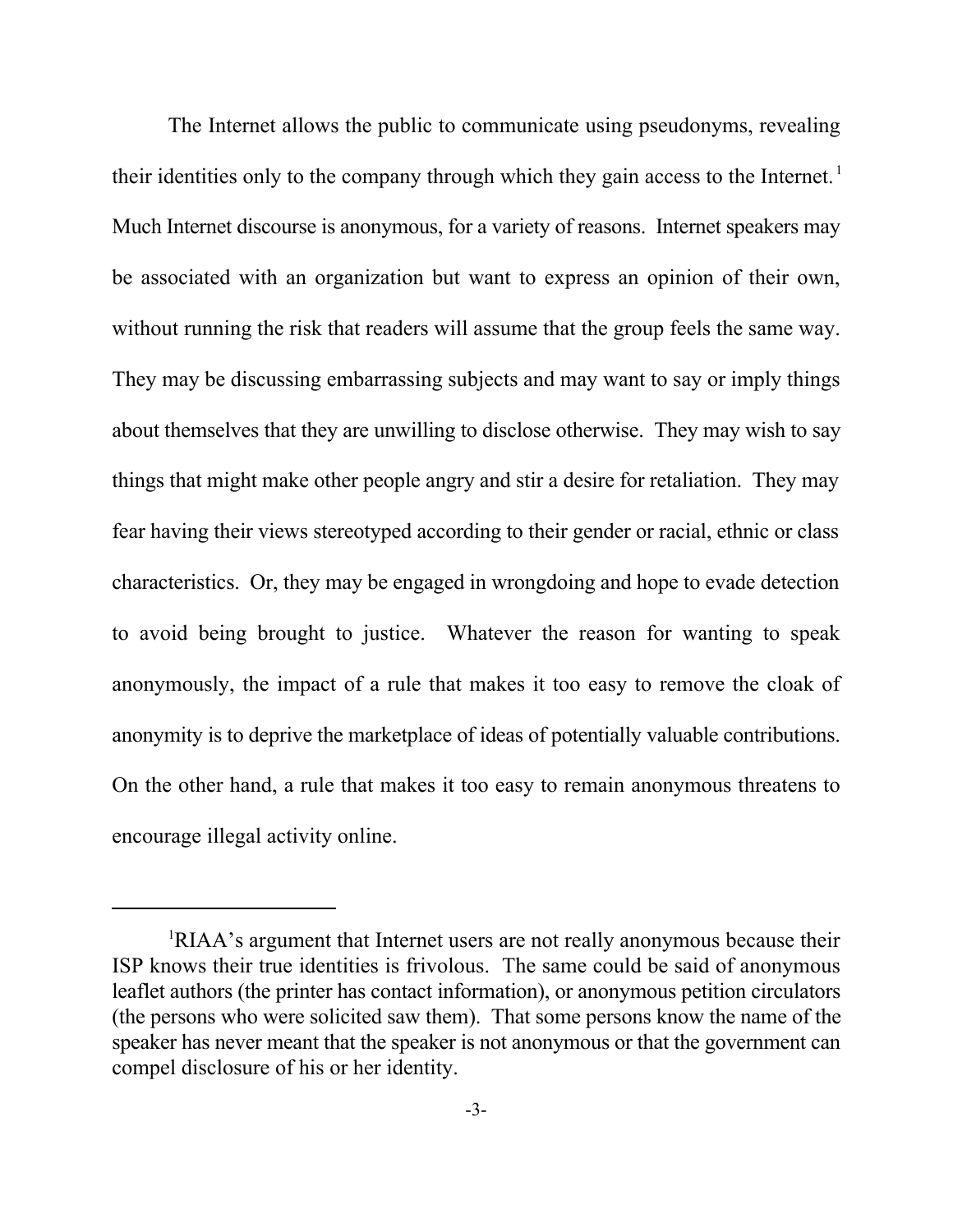Although the Internet enables individuals to speak anonymously, it also creates an unparalleled capacity to monitor every speaker and discover his or her identity. The technology of the Internet is such that any speaker who sends an e-mail, visits a website, or displays files for download leaves behind an electronic footprint that can, if saved by the recipient, provide the beginning of a path that can be followed back to the original sender. Thus, anybody with enough time, resources and interest, if coupled with the power to compel disclosure of the information, can learn who is saying what to whom.

A court order, even when issued at the behest of a private party, constitutes state action and hence is subject to constitutional limitations. *New York Times Co. v. Sullivan*, 364 US 254, 265 (1964). And a court order to compel production of individuals' identities in a situation that would threaten the exercise of fundamental rights "is subject to the closest scrutiny." *NAACP v. Alabama*, 357 US 449, 461 (1958); *Bates v. City of Little Rock*, 361 US 516, 524 (1960). The Court has acknowledged that abridgement of the rights to speech and press, "even though unintended, may inevitably follow from varied forms of governmental action," such as compelling the production of names. *NAACP v. Alabama*, 357 US at 461. Rights may also be curtailed by means of private retribution following court-ordered disclosures. *Id*. 462-463; *Bates*, 361 US at 524. The novelty of the procedural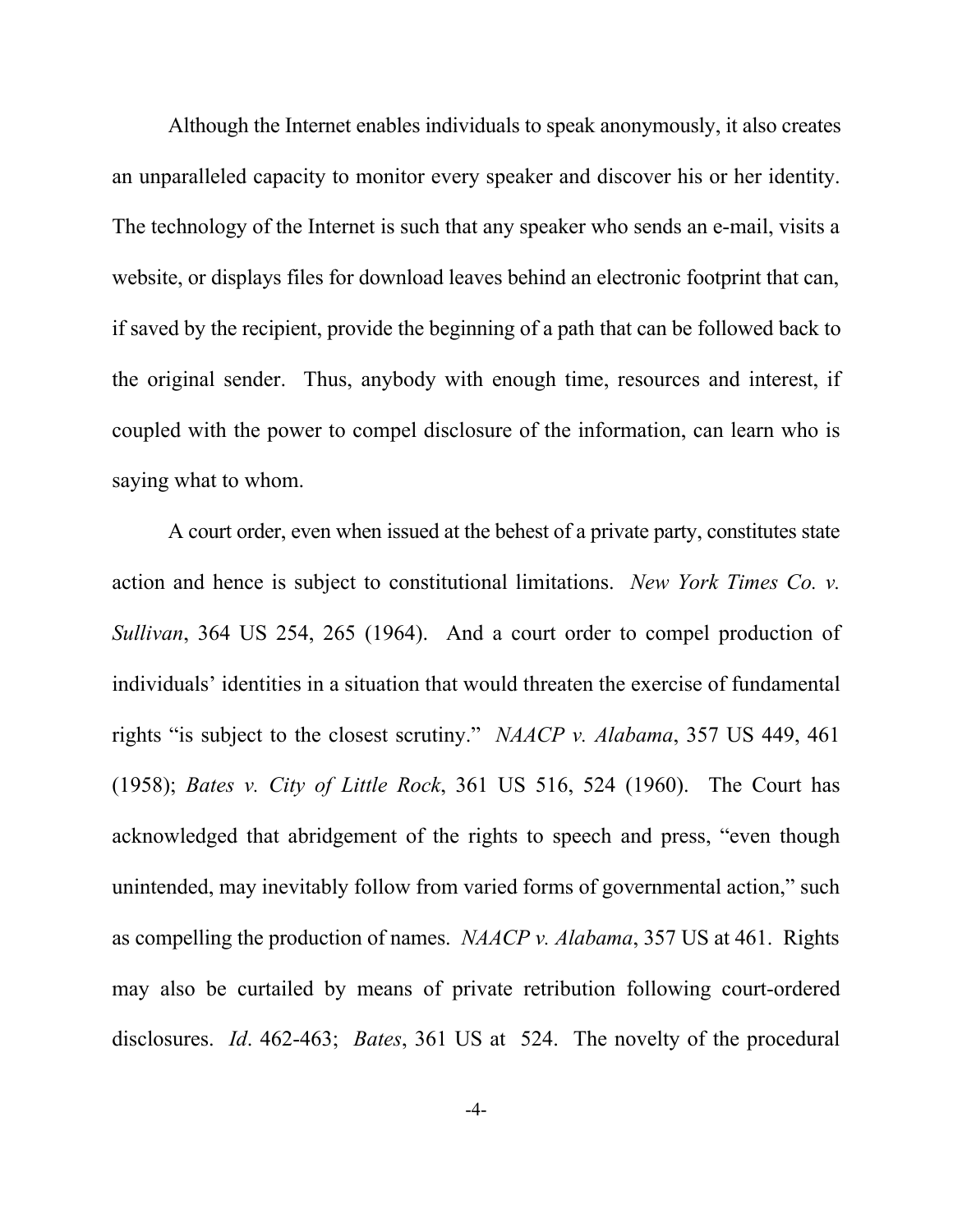requirements at issue cannot be used to thwart consideration of the constitutional issues involved. *NAACP v. Alabama*, 357 US at 457. Instead, due process requires the showing of a "subordinating interest which is compelling" where, as here, compelled disclosure threatens a significant impairment of fundamental rights. *Bates*, 361 US at 524; *NAACP v. Alabama*, 357 US at 463. Because compelled identification trenches on the First Amendment right of anonymous speakers to remain anonymous, justification for an incursion on that right requires proof of a compelling interest, and any restrictions must be narrowly tailored to serve that interest. *McIntyre, supra*, 514 US at 347.

In a closely analogous area of law, courts have developed a standard for the compelled disclosure of the sources for libelous speech, recognizing a qualified privilege against disclosure of otherwise anonymous sources. The courts apply a three-part test, under which the party seeking to identify the anonymous speaker has the burden of showing that (1) the issue on which the material is sought is not just relevant to the action*,* but goes to the heart of the party's case; (2) disclosure of the source is "necessary" because the party seeking disclosure is likely to prevail on all the other issues in the case, and (3) the discovering party has exhausted all other means of proving this part of its case. *Carey v. Hume,* 492 F2d 631 (CADC 1974); *Cervantes v. Time,* 464 F2d 986 (CA8 1972); *Baker v. F&F Investment*, 470 F2d 778,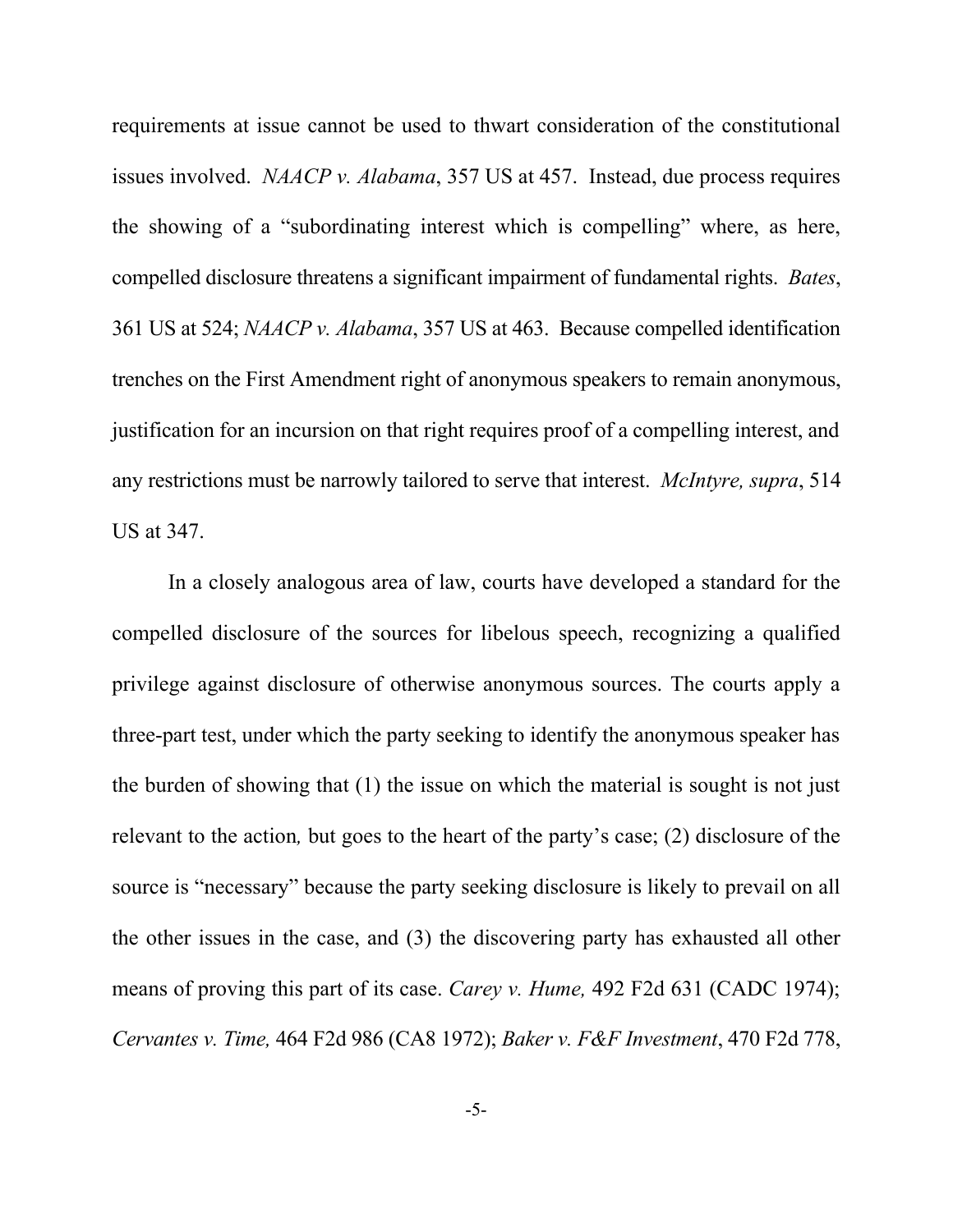783 (CA2 1972). *See also UAW v. National Right to Work*, 590 F2d 1139, 1152 (CADC 1978); *Black Panther Party v. Smith*, 661 F2d 1243, 1266 (CADC 1981). If, for example, summary judgment can be granted without identifying the source because there is insufficient evidence of a tort, that is the preferable course. *Cervantes*, *supra*.

When a private party alleges that another person has violated its legal rights, and asserts that it needs to identify that person in order to initiate proceedings to stop or obtain compensation for the violation, a comparable problem is presented requiring the courts to balance the speaker's right to remain anonymous if he has done no wrong, against the plaintiff's right to identify a wrongdoer to serve process and, eventually, prove his entitlement to redress. Courts have therefore developed a multipart balancing test to accommodate the interests of both sides. This test was most fully articulated in *Dendrite v. Doe*, 775 A2d 756 (NJApp 2001), which remains the only appellate opinion in the country to face the question squarely. *Dendrite* requires the would-be plaintiff to (1) use the Internet to notify the accused of the pendency of the identification proceeding and to explain how to present a defense; (2) quote verbatim the statements allegedly actionable; (3) allege all elements of the cause of action; (4) present evidence supporting the claim of violation, and (5) show the court that, on balance and in the particulars of the case, the right to identify the speaker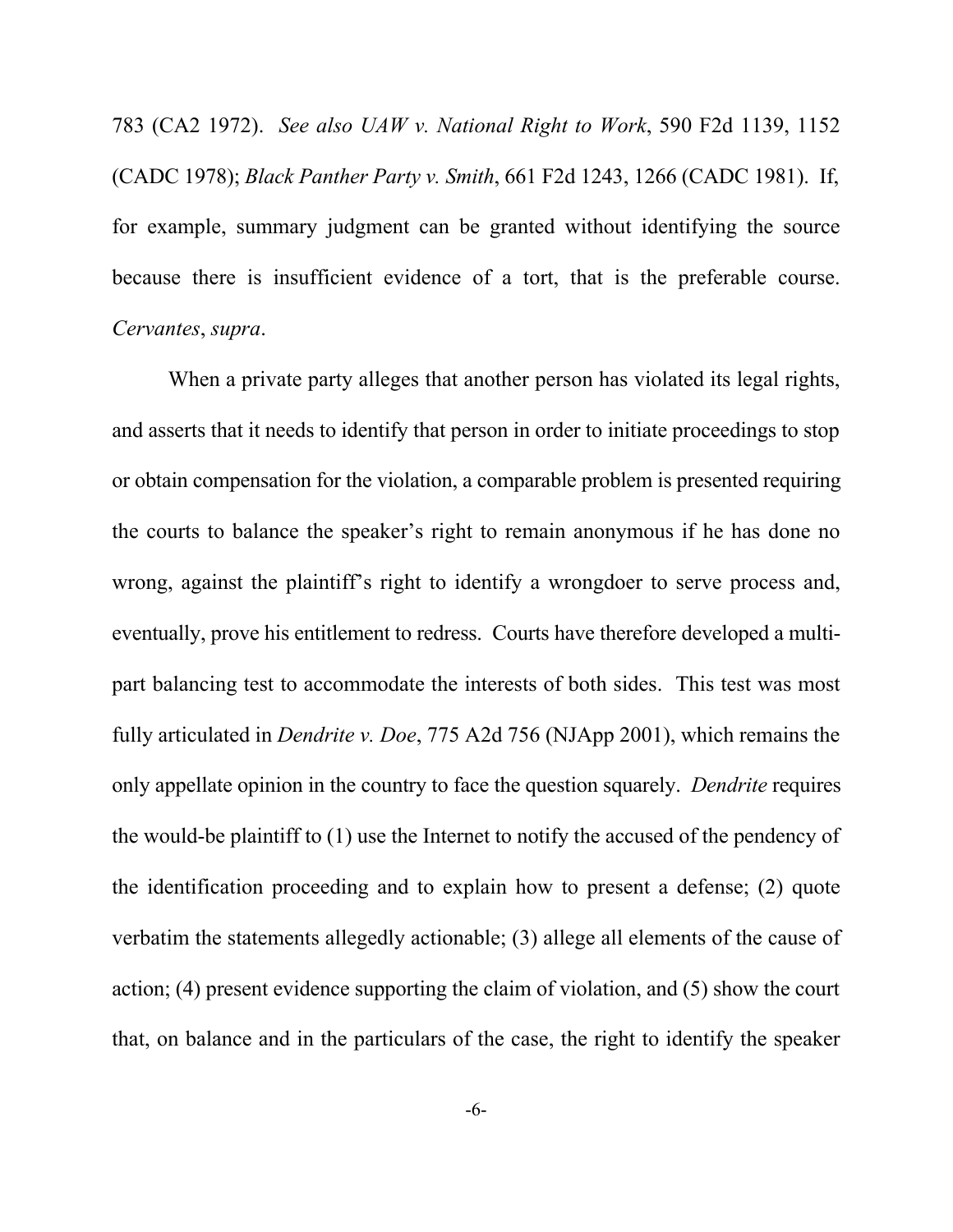outweighs the First Amendment right of anonymity.

So long as the quantum of evidence that is demanded of the plaintiff to meet this test does not exceed information that a plaintiff can reasonably be expected to obtain before undertaking discovery in the case, this test fairly balances the interest in pursuing wrongdoing against the First Amendment right to speak anonymously. And, the final "balancing" part of the test enables courts to give extra protection where, for example, the danger of retaliation is greater, or the speech at issue is core political speech about public officials.

Several other courts have similarly set forth requirements of notice, articulation of basis, and presentation of argument and evidence before an ISP will be compelled to identify an Internet speaker. For example, in *Melvin v. Doe*, 49 PaD&C4th 449 (2000), *review granted*, 805 A.2d 525 (Pa. 2002), the court allowed the defendant to present evidence and seek summary judgment, ordering disclosure only after finding genuine issues of material fact requiring trial. In *Columbia Ins. Co. v. Seescandy.com*, 185 FRD 573 (NDCal 1999), the court required the plaintiff to make a good faith effort to communicate with the anonymous defendants and provide them with notice that the suit had been filed against them, thus assuring them an opportunity to defend their anonymity, and also compelled the plaintiff to demonstrate that it had viable claims against such defendants. *Id*. at 579. And in *Re Subpoena to America Online,*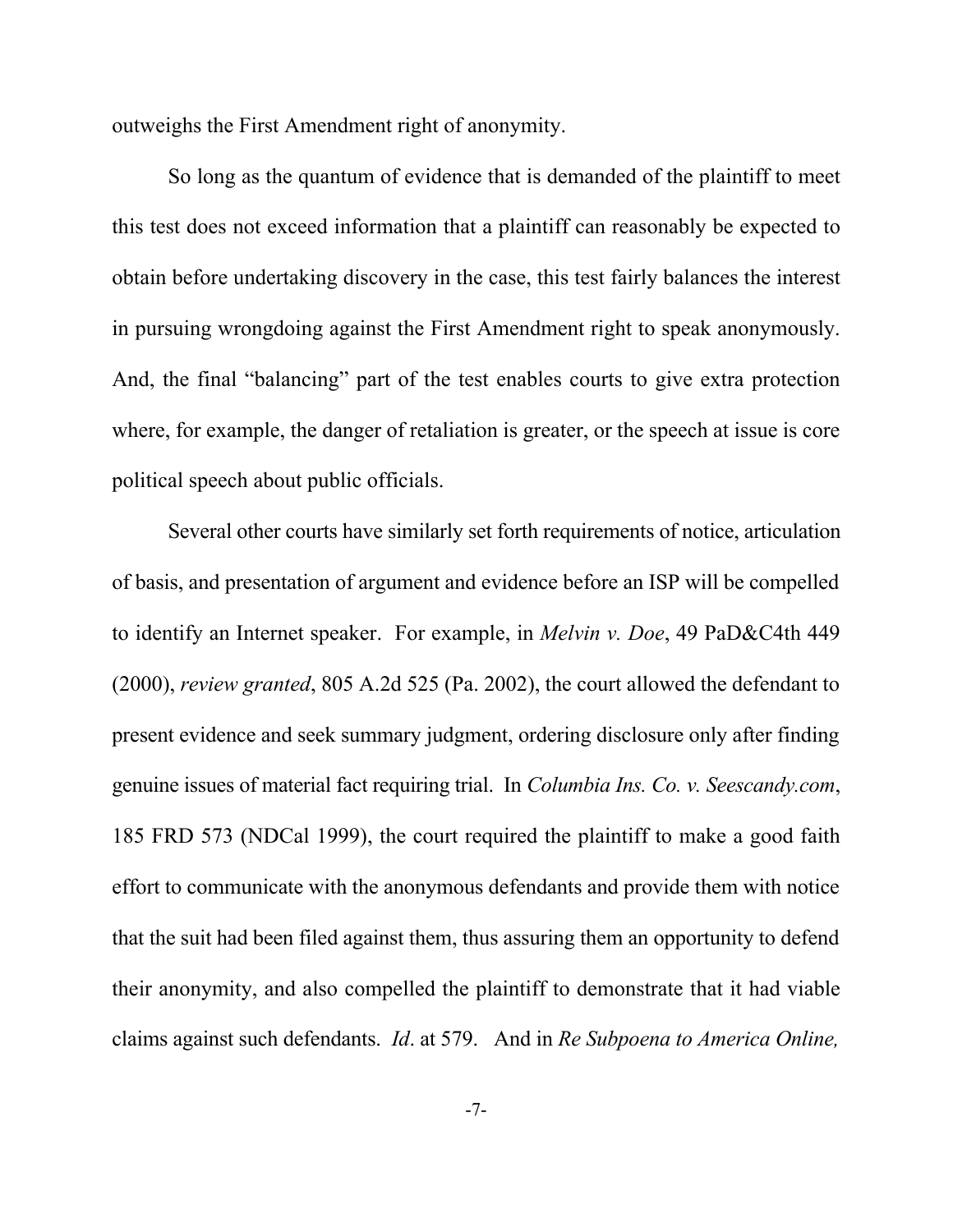52 VaCir 26, 34 (Fairfax 2000), *rev'd on other grounds*, 542 SE2d 377 (Va 2001), the court required introduction of the allegedly actionable posting, and required that it be "satisfied by the pleadings or evidence supplied" that the subpoenaing party had a legitimate basis to contend that it was the victim of actionable conduct, "and . . . the subpoenaed identity information [must be] centrally needed to advance that claim.<sup>"2</sup>

Although Verizon eventually gave notice in this case, it did so through the backdoor, while requesting a stay pending appeal. But notice is key, because it is unreasonable for Does to rely on their ISP's to defend their legal right to continued anonymity. No ISP has the resources to litigate the anonymity rights of its users in response to the thousands of subpoenas for identifying information that they receive every year, or even to determine whether anonymity is defensible under the balancing test in any given case. Experience shows that, except in the rarest case, when an ISP receives a subpoena, the **most** that it will do is afford notice and then withhold disclosure if the user files a motion to quash. $3$ 

Even in this case, where Verizon objected to the subpoena and committed its

<sup>&</sup>lt;sup>2</sup>The argument for a balancing test is more fully developed at http://www.citizen.org/ documents/Melvin%202.pdf.

<sup>&</sup>lt;sup>3</sup> The Cyberslapp Coalition, whose website is hosted by Public Citizen, www.cyberslapp.org, urges ISP's to create policies requiring notice to users whose identities are subpoenaed, and provides a resource for Does to defend their right to anonymity.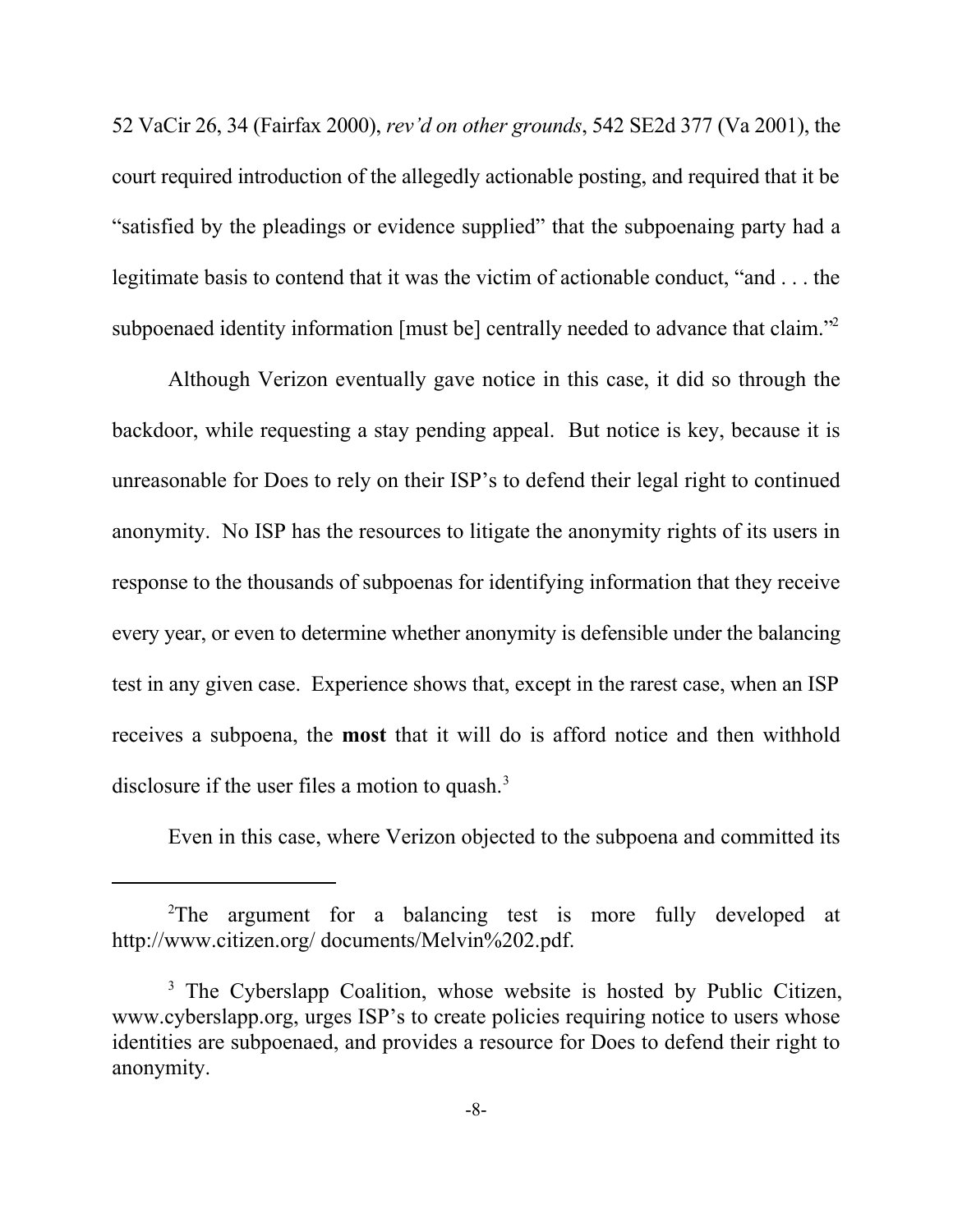resources to defend the case, it argued primarily that it had a statutory exclusion from **all** such subpoenas, and used the threat of invoking the First Amendment rights of its users as a reason to adopt its profferred statutory construction. Only after its statutory argument was rejected did it put forward the First Amendment argument directly. Moreover, Verizon has no knowledge of the nature of the material contained in the allegedly infringing music files, and it conducted no investigation about the contents. To be sure, the egregious facts of these cases would have made arguments under the balancing test quite difficult, but requiring notice allows the ISP to resume its posture as a stakeholder while allowing users to defend their own rights.

RIAA gives two principal reasons why there is no need for "John Doe" procedures to protect the right of anonymity – first, there is no First Amendment protection for copyright infringement, and second, the requirement of filing affidavits to obtain subpoenas provides adequate protection because false swearers may be prosecuted for perjury. Neither argument is persuasive.

RIAA's first argument begs the question. The First Amendment does not protect libel or revelation of trade secrets or any of the variety of other wrongs that are commonly alleged in the lawsuits for which the courts have developed John Doe proceedings, any more than it protects copyright infringement. However, at the initial stage of the lawsuit, no court has determined that anyone **has** committed any such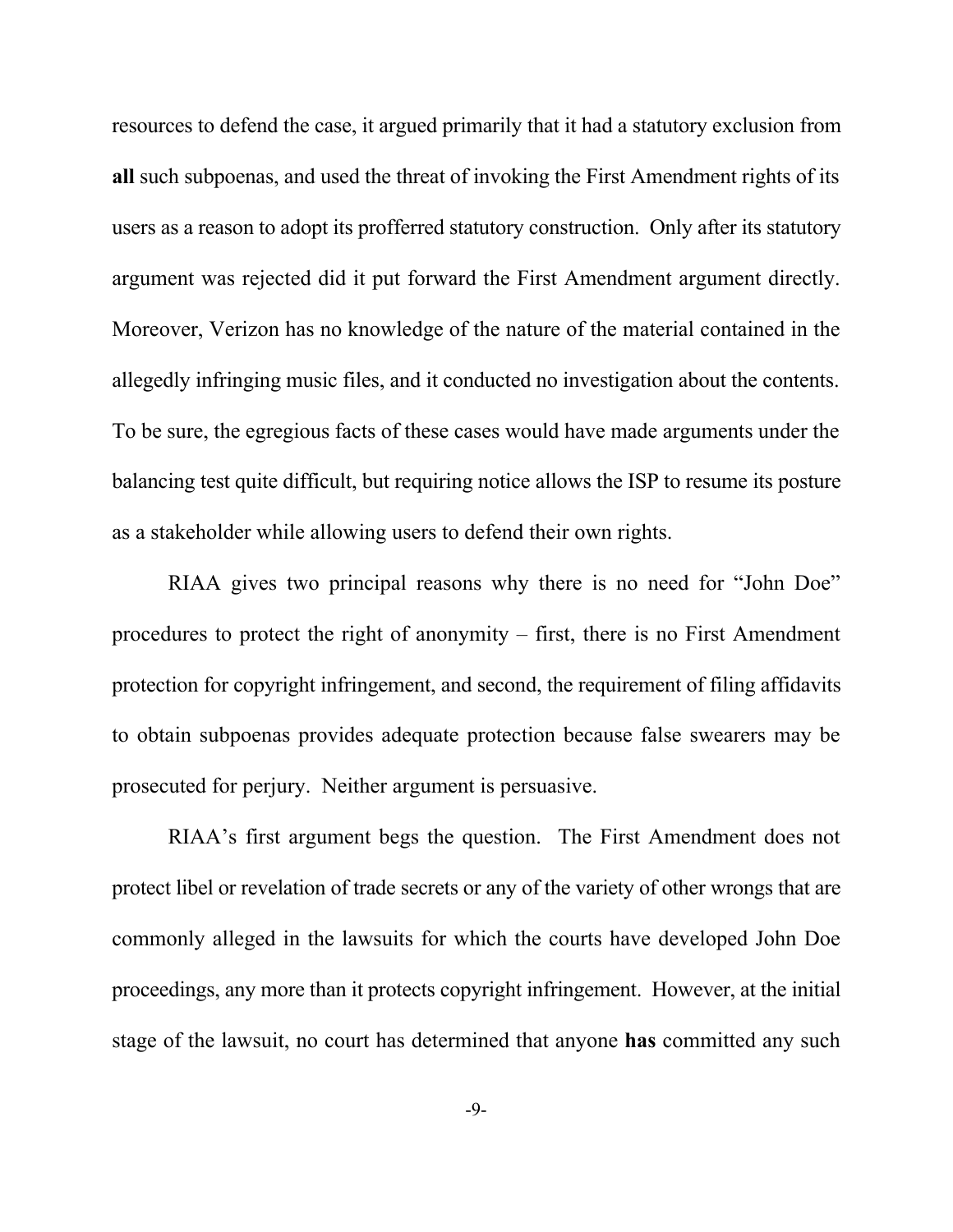wrongs. The very point of the multi-part balancing test is to give the anonymous speaker an opportunity to contest the bona fides and merits of allegations of wrongdoing **before** the right of anonymity is permanently breached.

To be sure, RIAA has cherry-picked the two test cases before this Court where, from all appearances, anonymous Internet users offered several hundred contemporary, copyrighted songs for download. Moreover, although the affidavit filed with the subpoena application simply listed the filenames offered for download, in replying to Verizon's opposition, RIAA introduced further affidavits from its vicepresident recounting that, before the subpoenas were sought, RIAA employees had not simply examined the filenames, but actually listened to a sample of the files and verified that they were copies of protected recordings. There is every reason to believe that, in these two cases, RIAA is pursuing a copyright infringer whose identity it is entitled to learn under the balancing test.

But the procedures that will be approved in this test case will be applied in other, less clear cases, and RIAA acknowledges that it plans "very substantial numbers" of subpoenas; Verizon warns about "millions" of subpoenas. April 1 Tr. 72, 80. The record below demonstrates that there are many ways whereby, once the availability of the DMCA to identify anonymous Internet users is widely publicized, predatory interests of various kinds could employ those procedures to less wholesome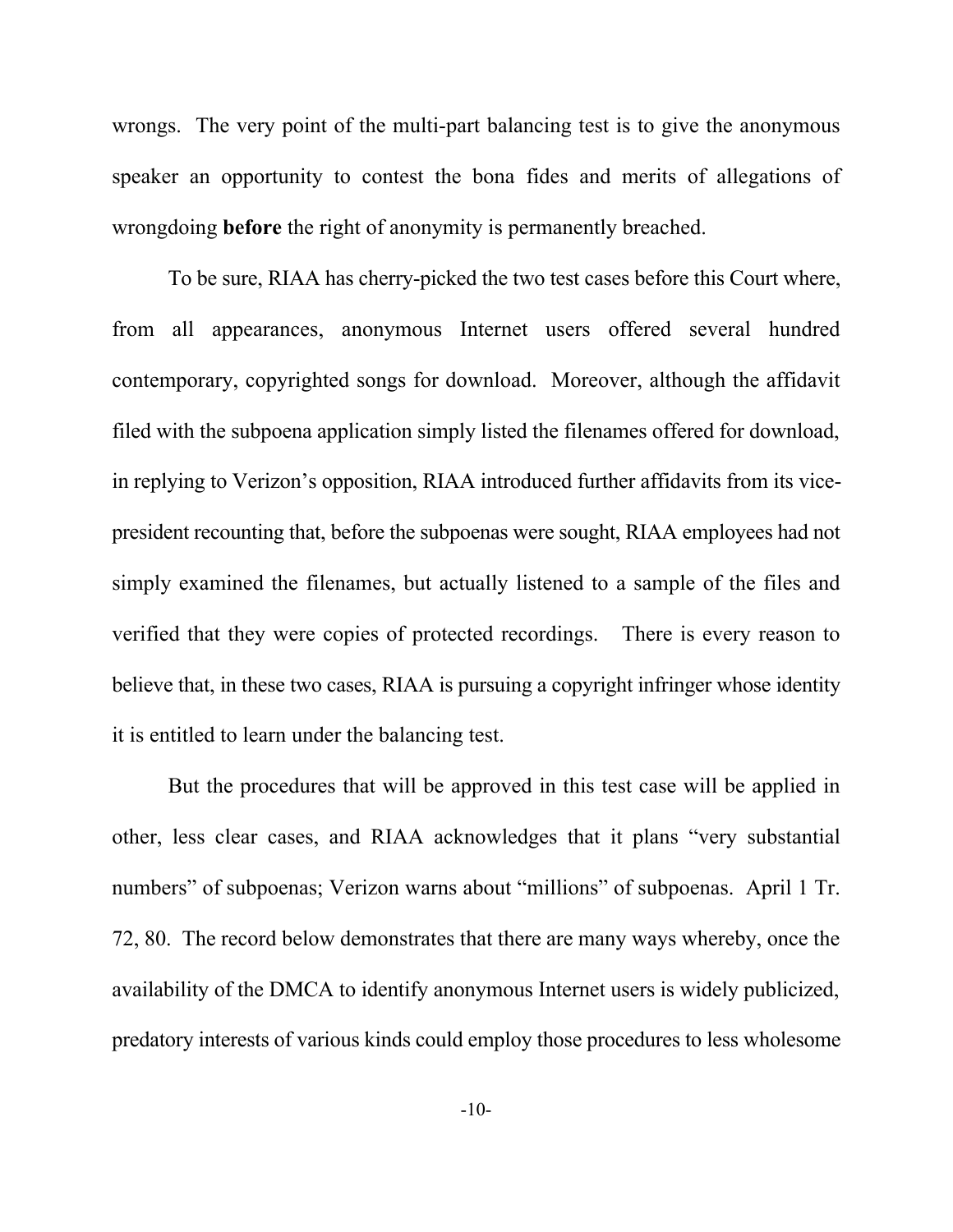ends. Indeed, even copyright holders can be less than careful in invoking the DMCA to protect their legitimate interests. For example, in the "Harry Potter" example discussed in the court below, a publisher's agent filed a sworn notice alleging infringement by the posting of a file that was quite obviously a **book report** about Harry Potter. Docket Entry No. 47, Exhibit A. There may also be close cases – for example, if an individual posted a single file containing copyrighted material, a fair use defense might be available.

RIAA's argument that because an affidavit supporting the subpoena is subject to prosecution for perjury, the statute provides all the protection that anonymous Internet users need, is similarly flawed. The affidavit need not attest to infringement, but only a good faith belief. Moreover, the possibility of post-proceeding punishment for false affidavits is cold comfort to persons whose identity is sought by predators of the sort discussed in Verizon's papers below. Indeed, such persons may already be violating keepaway orders by pursuing minors or former spouses. And the experience in representing Doe defendants is that the authorities simply do not regularly pursue those who initiate DMCA proceedings even if in bad faith. The "Harry Potter" example establishes the lack of protection provided by the theoretical possibility of prosecution. This was as clear a case as one can imagine of an affidavit sworn by the agent of a respected publisher but without the slightest regard for accuracy – yet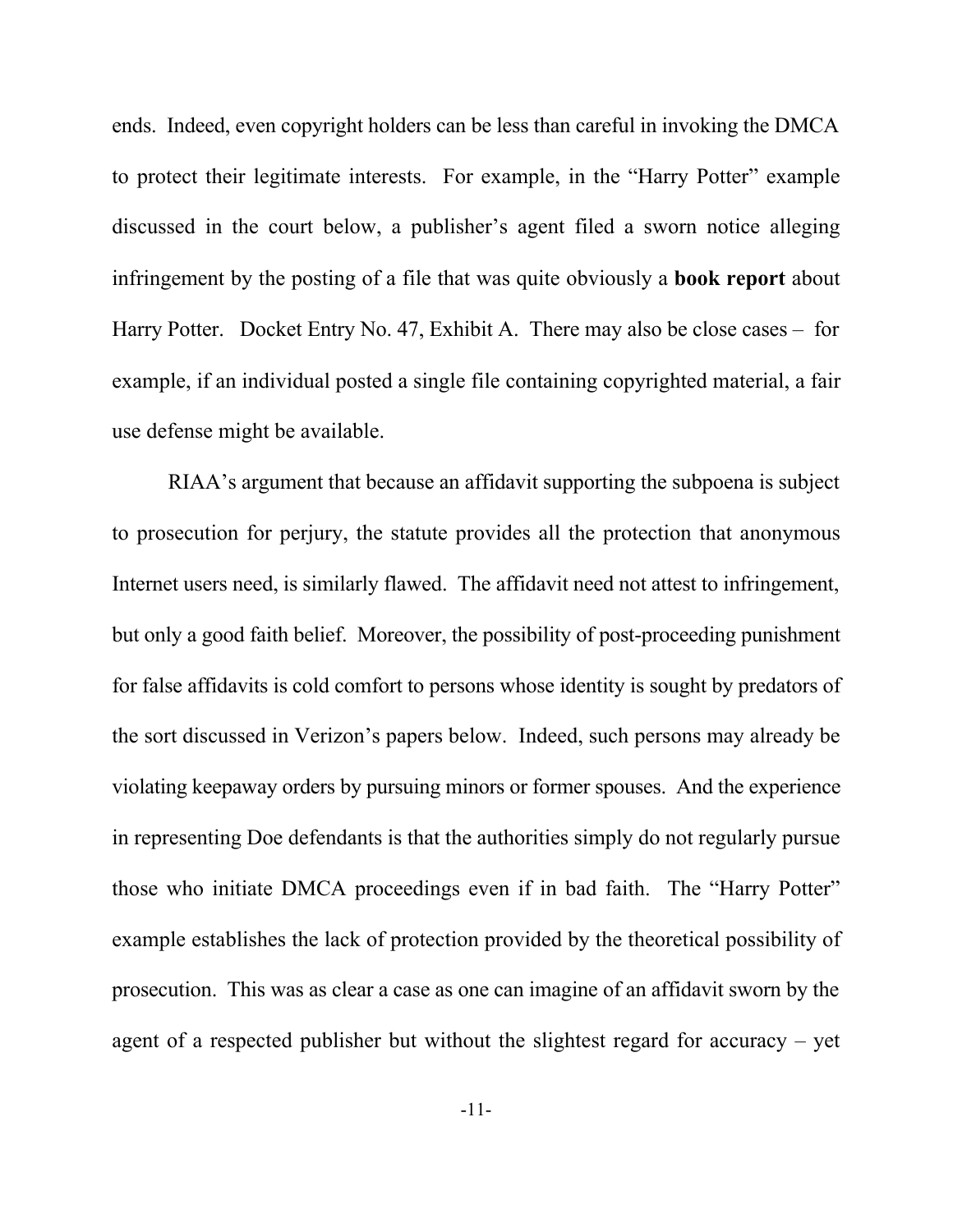although the notice was withdrawn, there was not a hint that the filer might be prosecuted for a perjurious statement of good faith belief in infringement.

The district court offered an additional protection that is allegedly afforded by DMCA §512 – an award of damages and attorney fees in favor of any alleged infringer against any person who "knowingly materially represents . . . that material is infringing." §512(f). However, this subsection only protects an alleged infringer who suffers damages "as a result of the service provider relying upon such misrepresentation in removing or disabling access to the material." DMCA provides no redress for wrongful disclosure of identity.

Verizon and its amici, for their part, argued below that the entire statute was constitutionally flawed because RIAA could have brought a copyright action against the alleged infringers, permitting the courts to invoke the standard John Doe procedure that the constitution requires in such cases before ISP's can be ordered to identify the anonymous defendant. But precisely the same discovery procedures apply under §512, because §512(h)(6) incorporates the FRCP procedures for the issuance and enforcement of subpoenas. Moreover, to the extent that Verizon is seen as the "party" in this case and the alleged infringers as third parties, Rule 45 is, if anything, **more** solicitous of the interests of third parties than of the interests of defendants. Just as the First Amendment and Due Process Clause require notice and an opportunity to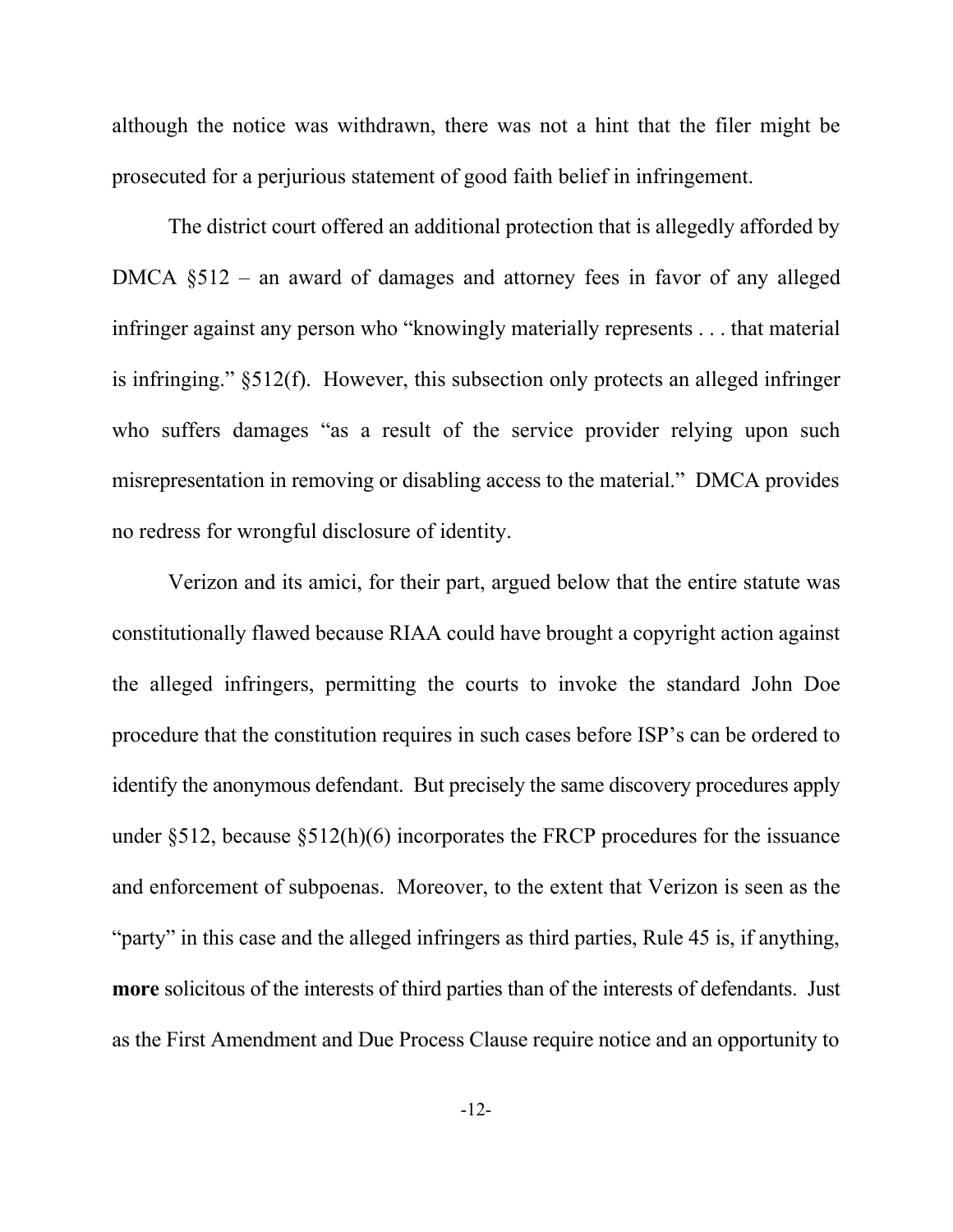defend before a Doe defendant can be identified through process, so too do they require such protection when the Doe is a third party.

Here, the district court upheld §512(h) against constitutional attack, in part, because although the subpoena was originally issued by the Clerk's Office as a ministerial act, with no consideration of the validity of the contentions in the subpoena request, either the ISP or the alleged infringer could obtain the judgment of an Article III judge on any statutory or constitutional issues raised by the subpoena. In this case, notice occurred only when the district judge insisted that Verizon provide it as a condition of its motion for a stay pending this appeal. And, indeed, the failure of the two alleged infringers to offer any defense of their anonymity speaks volumes about the slight burden that a notice requirement imposes when the copyright owner has a legitimate claim.

For future cases, this Court should instruct the district courts to require such notice at the outset, under the general equitable principles underlying Rule 45, just as notice is provided before subpoenas are enforced in a case brought against a Doe defendant. Public Citizen thus urges the Court to rule that, when a subpoena is obtained under §512(h), the subpoenaing party must allow enough time to respond to enable the ISP to provide notice and to enable the user to obtain counsel to defend his anonymity. Pursuant to the cost-sharing principles of Rule 45, the copyright owner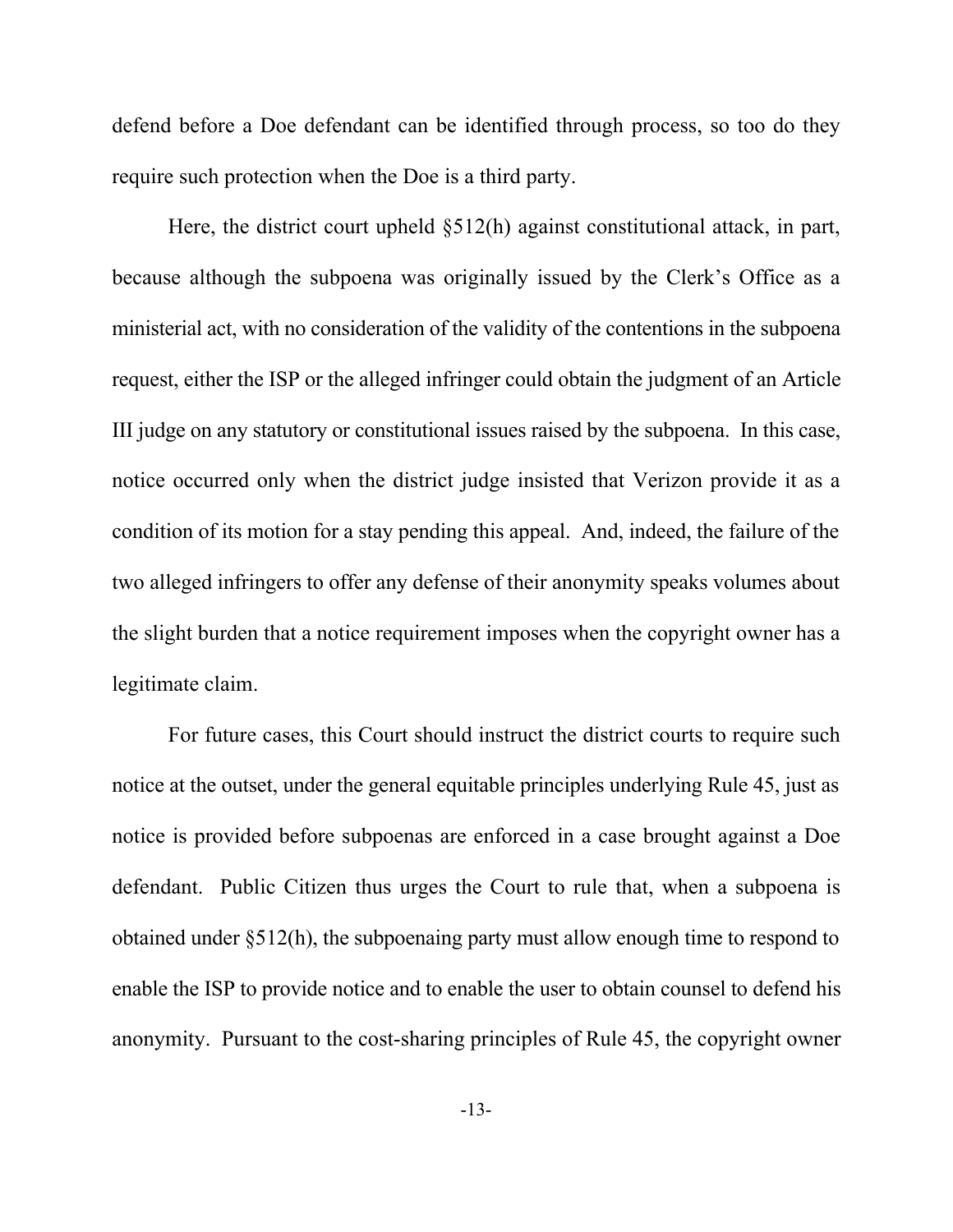must, of course, compensate the ISP for the costs of notice.

But the need for notice does not justify a reversal of the orders on appeal. Surely the **form** of the proceeding does not affect the constitutionality of the requirement that identifying information be produced, so long as the substantive and procedural protections conform to the constitution. In order to obtain information in this case, RIAA presented a paper setting forth the essential elements of a claim of infringement (ownership of the copyright and unauthorized copying or display). RIAA paid the standard filing fee for a miscellaneous proceeding, and although \$35 is less than the \$150 fee for a civil proceeding, the difference is hardly constitutionally significant. Notice was eventually given to the alleged infringers who had an opportunity to defend themselves (one user presented an affidavit, but did not deny liability). And, after its application was challenged, RIAA submitted an affidavit attesting that a member of its staff had listened to many of the files at issue and determined that they contained copyrighted matter. Coupled with the filenames that suggest that they are contemporary copyrighted songs, and absent any contrary evidence from the Does, RIAA's showing is sufficient to warrant the conclusion that the Does have infringed RIAA's copyrights and that RIAA is entitled to remove their anonymity. The John Doe procedure would not provide any more protection.

## **CONCLUSION**